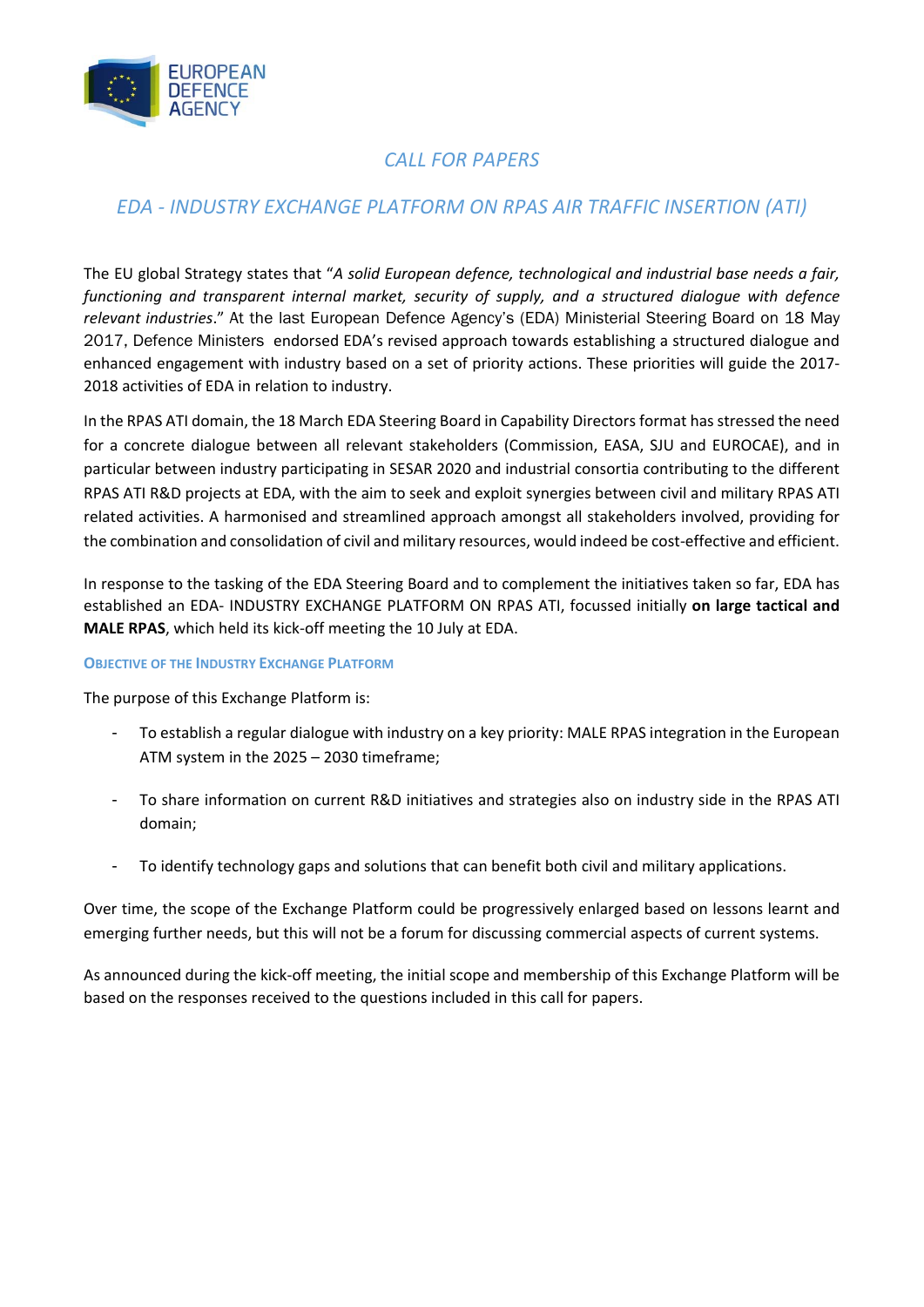

### **QUESTIONS**

- **1. What are the main barriers to overcome and the enablers for the RPAS integration in the European ATM system?**
- **2. How would you prioritize the development of R&D solutions to address the existing technology gaps and why?**
- **3. Please elaborate on ongoing and/or planned activities within your organisation that you consider relevant for RPAS ATI, and particularly for military platforms.**
- **4. What type of financial and/or contractual set‐up (e.g. Public Private Partnership or other) is your company ready to undertake in support of collaborative R&D projects for RPAS ATI and to what purpose?**

### **INSTRUCTIONS**

Answers should be limited to 1500 words for all questions together, though length will not be used as an exclusionary criteria. They should not contain commercially sensitive information. Answers will be made available as supporting material for the next Industry Exchange Platform meeting.

Please send the paper to the EDA by e-mail to cps@eda.europa.eu with a copy to Mr. Juan Ignacio DEL VALLE, CPS Project Officer Air Programmes (juanignacio.delvalle@eda.eurora.eu) by the **29th September 2017**. The Call for Paper is also available online on the EDA website

Please clearly indicate a point of contact inside your company to coordinate participation in the November workshop and successive participations. Any questions may be addressed to Mr. Juan lgnacio DEL VALLE by e‐ mail.

The EDA will assess the papers according to the criteria below while also striving to select a broad spectrum of representatives to ensure as fair, objective and balanced a discussion as possible. Responses from national research centres as well as commercial actors will be considered.

#### **ELIGIBILITY CRITERIA**

**European**‐ Submitters must represent European defence industry or European defence industrial interests (in the case of research institutes) and be active in the area of RPAS.

**Credibility** ‐ Lack of defence expertise will not be a criterion for exclusion but interested commercial actors must have a demonstrated track record of output and an effective market presence of RPAS in civil area.

**Versatility** – Submitters should be well versed in RPAS technology however participation is not limited RPAS manufacturers and systems integrators and submissions from SME's are encouraged.